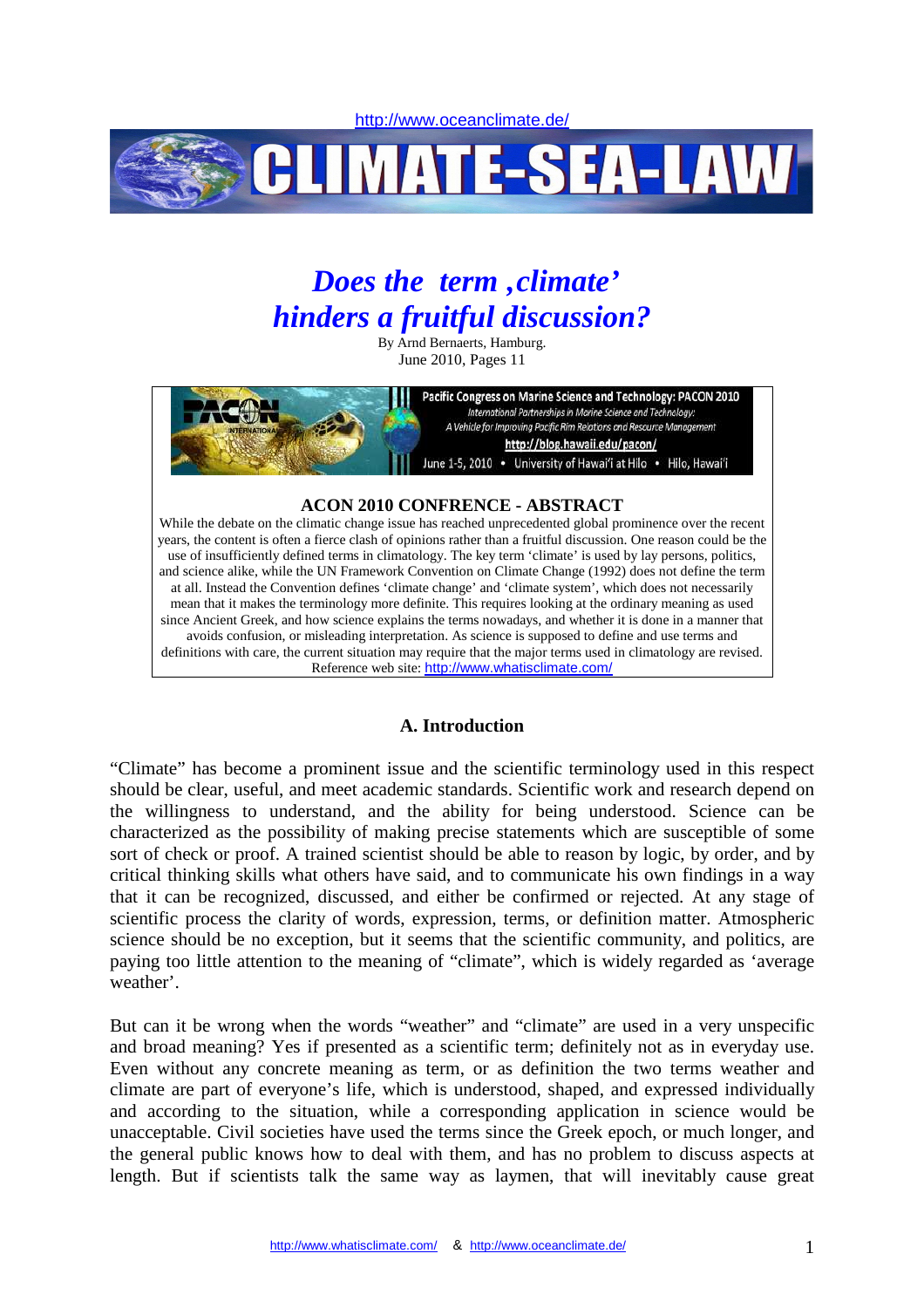uncertainty and confusion. That is the issue this paper is concerned about. Should science be required to say explicitly what they mean when they talk about "weather" and "climate"?

As addressee for clear terms and definitions also politics and those international institutions need to be named, which are active in regard to the implementation of the United Nations Framework Convention on Climate Change from 1992 (UNFCCC). Although the word climate is prominently included in the title, the Convention is silent on the term "climate".

For a basic orientation, the terms in question are usually explained as follows:

WEATHER:

• The state of the atmosphere, mainly with respect to its effects upon life and human activities. (AMS Glossary)

CLIMATE:

• Climate refers to the average, or typical, weather conditions observed over a long period of time for a given area. (Answer.com)

CLIMATE CHANGE

• Climate change is a long-term shift in the statistics of the weather (including its averages).(NOAA National Weather Service)

CLIMATE SYSTEM

• Climate system comprises the atmosphere, the hydrosphere, the cryosphere, the surface lithosphere and the biosphere. (World Meteorology Organisation)

None of these common explanations reflect the fact that the atmosphere is ruled by physicchemical processes, which make and control local and global weather and climate phenomena.

None of the mentioned explanations provides any indication of what all the talking about the weather means, for example by naming those matters that make weather, or those that depress weather feature:

- 1. Pro-Weather: humid air, low air pressure, ocean space; and
- 2. Anti-Weather: dry air, high air pressure, continental space.

While these aspects should be kept in mind, the focus of the paper is the question whether the terminology used by science and politics is sufficient, or very unreasonable, weak, and unscientific, and whether a substantial redrafting should be undertaken.

# **B. The historical context**

Although the word "weather" is presumably one of the most used terms in every persons life for many thousands of years, for the general public it is an undefined expression and used by every individual according imagination, usually by arbitrary selection of one or more aspects, e.g. sun-shine, cloudiness, season, location. It covers atmospheric aspects the person can see, or feel, or has heard of. However, "weather" is so much part of every persons daily life, that single weather elements are usually recognized not in an abstract manner, but by an imaginative picture, e.g. the today's temperatures, rainfall, cloudiness on the way to work, or at the holiday resort in the Caribbean next week. This type of "weather" understanding is very distinct from how science has to look at the issue.

The study of weather parameters requires systematically observations, measurement, recording, and assessment, which is the main task of meteorology. Meteorology is the science that deals with the phenomena of the atmosphere, especially weather and weather conditions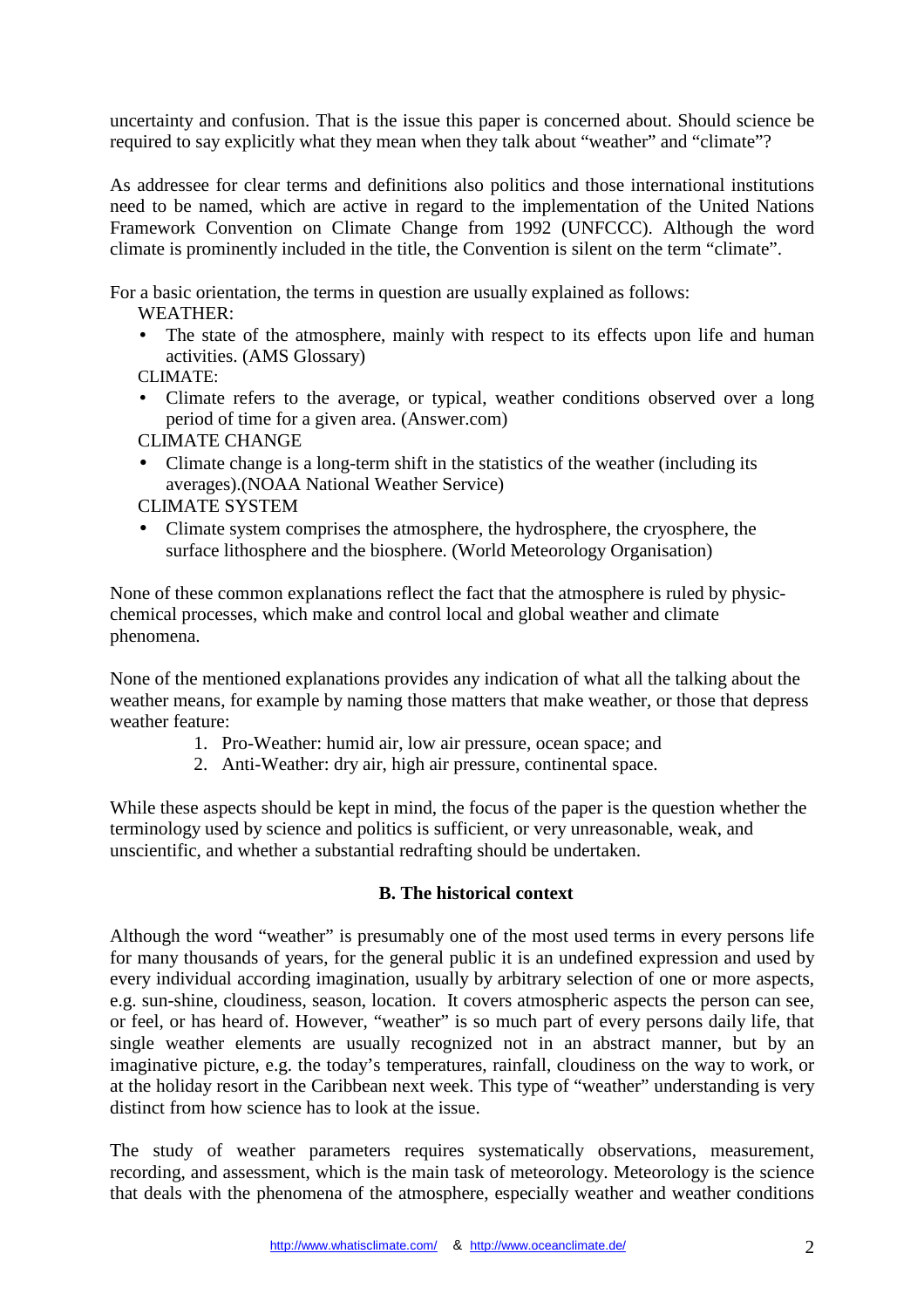(Columbia Electronic Encyclopedia, 2007). As for the derivation of the term, "meteorologist" originated from the ancient Greeks who named the study of heavenly phenomena "meteorologica" and called rain-drops, hail-stones and snow-flakes "meteoron," meaning "thing in the air." (Williams, 2007) Although modern meteorology is concerned with understanding of atmospheric physics and weather forecasting since the  $20<sup>th</sup>$  Century, the word "weather" is only defined in very general terms, if any at all.

Concerning 'climate' the late F. Kenneth Hare said just 30 years ago that the word "climate" could be hardly heard professionally before the 1940s, as it was a layman's word (Hare, 1979:1172). To the Ancient Greek "klima" meant: *inclination*. It had to do with the height of the sun above the horizon but was used as synonym for the effect of the seasons at different locations regarding wind, water, and terrain, and the particularities of the weather. In this broad context the word "climate" was used for more then two thousand years. As soon as meteorology, as a scientific discipline, had been established in the  $18<sup>th</sup>$  Century, "climate" was e.g. explained as the total sum of the meteorological phenomena that characterizes the average condition of the atmosphere in a certain place on the Earth's surface (Hann, 1903:1-2). This was still in line how the general public would have described climate, and NASA explains it nowadays:

• Climate is the description of the long-term pattern of weather in a particular area (NASA, 2005).

At a general meeting, in Warsaw, 1935, the International Meteorology Organization (IMO, 1873-1950) confirmed that: "Climate is the average weather", and adopted the years 1901- 1930 as the "climatic normal period" (Weart, 2009). The difference to a lay persons approach is the focus on a 'snap-shot' image of expected weather conditions, in the sense of the expectation of walking, travel or holiday weather. Meanwhile science has extended the "classical period" to a "period of time ranging from months to thousands or millions of years" (IPCC, 2007:368). Whether this makes the terminology in question any clearer needs to be discussed.

# **C. Weather and Climate today**

## WMO - The authoritative voice?

The World Meteorology Organization (WMO) is a specialized agency of the United Nations (UN). Within the UN system, the WMO understand itself as:

• "the authoritative voice on the state and behaviour of the Earth's atmosphere, its interaction with the oceans, the climate it produces and the resulting distribution of water resources" (WMO-Homepage,  $1<sup>st</sup>$  paragraph),

and as the specialized agency:

• "For meteorology (weather and climate) operational hydrology and related geophysical sciences" (WMO-Homepage, 2nd paragraph).

The WMO website does not spend much space on the term climate and weather. However the WMO site has a theme-section (WMO-Themes), which includes the two terms in question. Concerning weather, the section "Weather" offers no explanation, but has the opening sentence: "Everyone is interested in the weather*",* while subsection: Understanding Climate/What is Climate (WMO-Themes) begins with the sentence: "At the simplest level the weather is what is happening to the atmosphere at any given time." In the same section the Organization offers for climate three options, namely:

• in a narrow sense Climate is usually defined as the "average weather",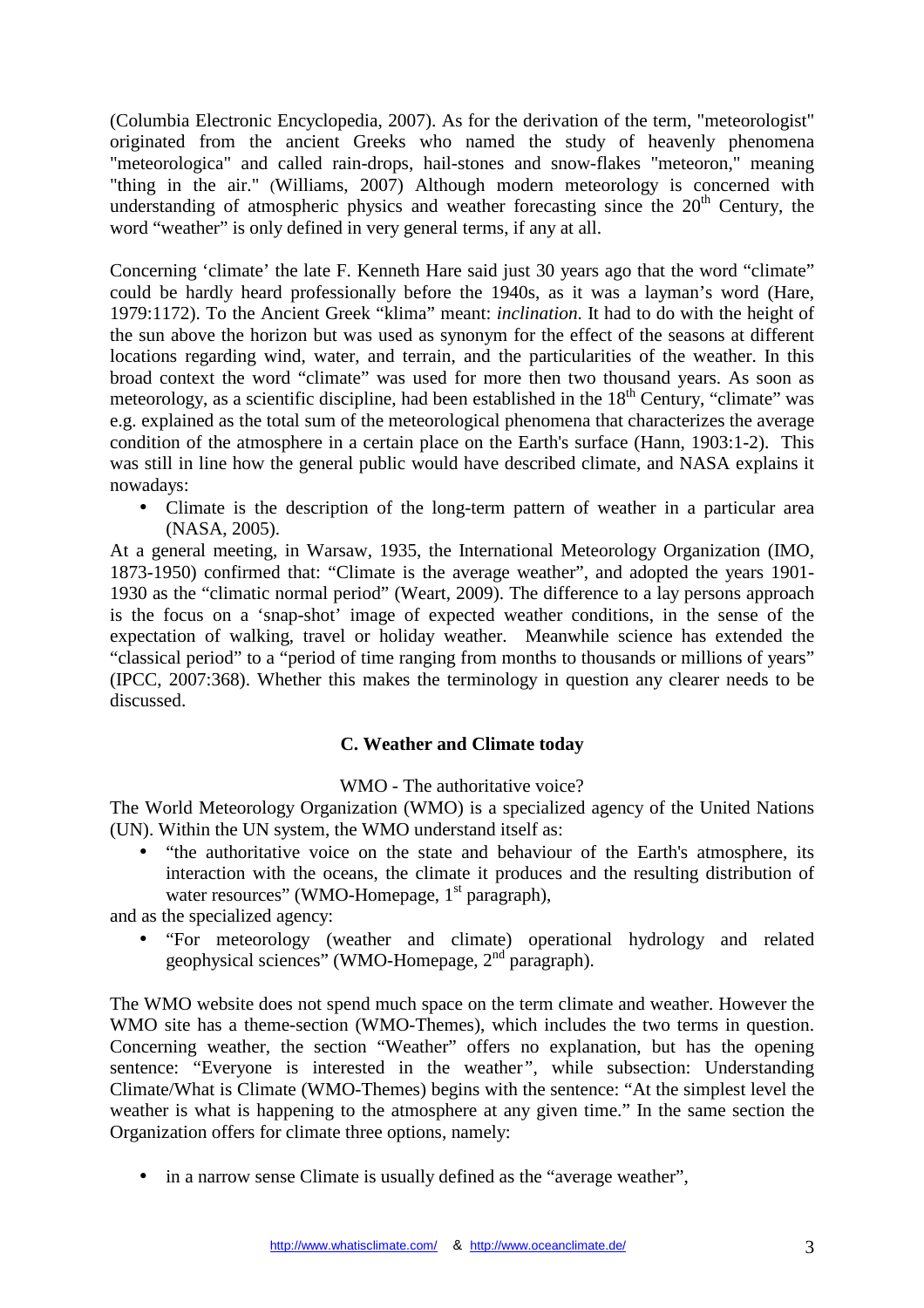- in a more rigorously way, Climate is the statistical description in terms of the mean and variability of relevant quantities over a period of time, and
- in a broader sense. Climate is the status of the climate system which comprises the atmosphere, the hydrosphere, the cryosphere, the surface lithosphere, and the biosphere.

None of these items are clear. For example:

- "average weather" explains nothing, and if renamed in "climate" it makes nothing clearer;
- A "statistical description" is possible only where statistics are available, actually only when data have been collected and recorded, and can only be applied for the past. The future has no "statistical description".
- How can an authoritative UN agency seriously say that "climate is the status of the climate system…", which is a senseless tautology. To recognize immediately the emptiness of explanation, one needs only use WMO's own explanation by replacing 'climate ' in the last (broader sense) sentence, e.g.:
	- o "average weather" is the status of the climate system….; or
	- o "statistical description in terms of the mean" is the status of the climate system…

None of the WMO explanations reflect in any way what they claim the organization is the authoritative UN institution (see above), e.g.: interaction with the oceans, operational hydrology and related geophysical sciences.

## Explanations by IPCC, NASA and AMS

The Intergovernmental Panel on Climate Change (IPCC) was established in 1988 by the WMO and the United Nations Environment Programme – UNEP- (Agrawala, 2007:8). Since 1990, it has produced four reports, which are based on peer reviewed papers. The last was released as the Fourth Assessment Report (AR4) in 2007. Since the First Report, 'climate' was defined as the average weather (Houghton, 1990: p.xxxv), while weather received no special attention. Over the years some slightly varying explanations were used, either in the reports or in glossaries, of which we consult only the last material of the Working Group I in 2007. The glossary has not listed weather, and on climate it is said this:

• Climate in a narrow sense is usually defined as the average weather, or more rigorously, as the statistical description in terms of the mean and variability of relevant quantities over a period of time ranging from months to thousands or millions of years. The classical period for averaging these variables is 30 years, as defined by the World Meteorological Organization. The relevant quantities are most often surface variables such as temperature, precipitation and wind. Climate in a wider sense is the state, including a statistical description, of the climate system. (IPCC-AR4-Glossary; 2007)

This text is widely identical with the WMO text given above. But there are often variations even within the latest report of WGI. The section "Frequently Asked Question" , FAQ, which covers two topics (IPCC-FAQ; 2007:96/104), express the matter, inter alias, as follows:

- The atmospheric component of the climate system most obviously characterises climate;
- Climate is generally defined as average weather, and as such, climate change and weather are intertwined.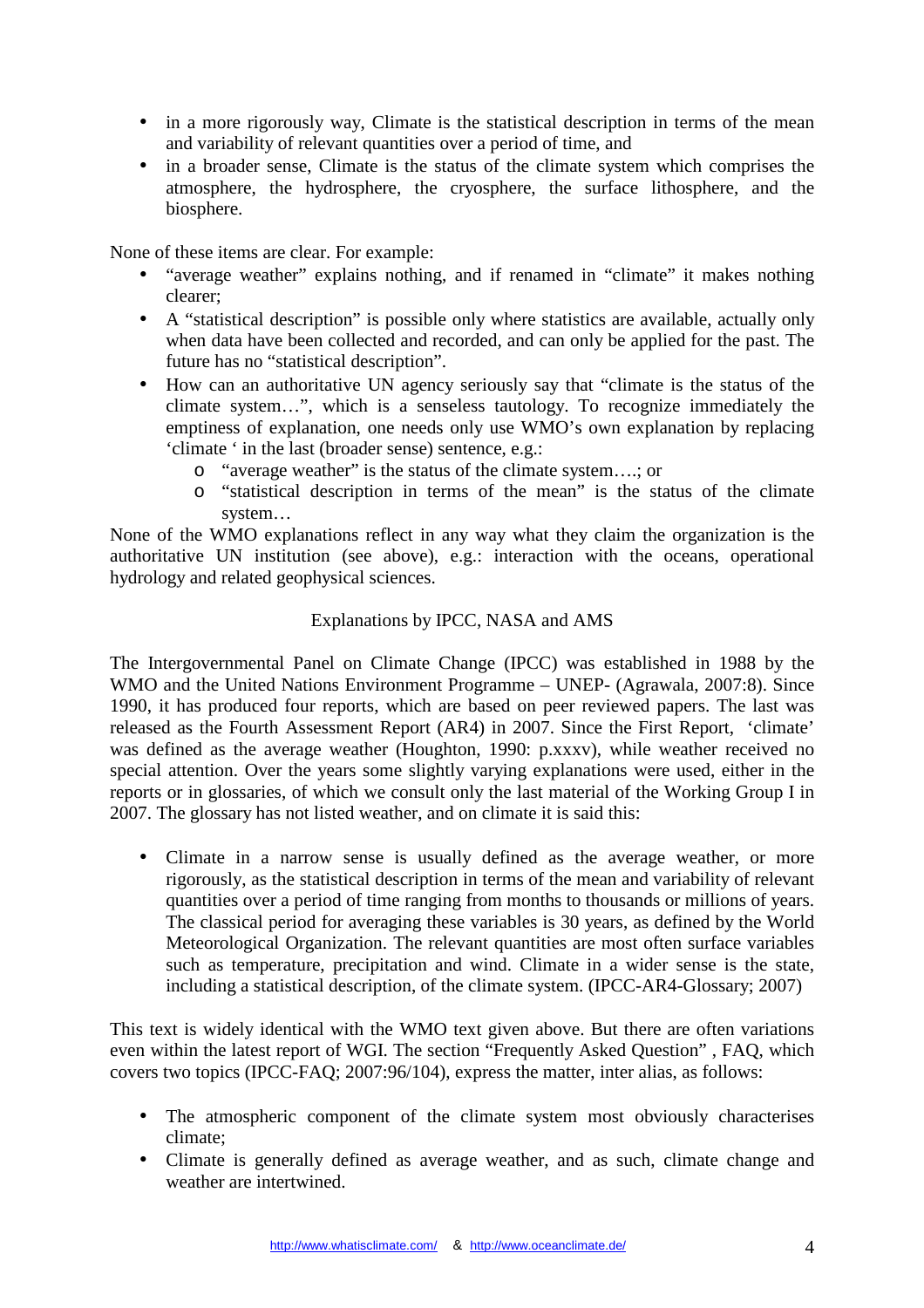- While weather and climate are closely related, there are important differences;
	- Projecting changes in climate (i.e., long-term average weather) due to changes in atmospheric composition or other factors is a very different and much more manageable issue.
	- As an analogy, while it is impossible to predict the age at which any particular man will die, we can say with high confidence that the average age of death for men in industrialized countries is about 75.
- The chaotic nature of weather makes it unpredictable beyond a few days.

Not one of the explanations meets basic academic reasoning, and if not straight false or illogical, the statements are of little help to use them for scientific work, or for communication with politics and the general public.

The NASA explains (NASA-Climate, 2005) that:

• Weather is basically the way the atmosphere is behaving, mainly with respect to its effects upon life and human activities, and that there are "really a lot of components" to weather, which include sunshine, rain, cloud cover, wind, hail, snow, sleet, freezing rain, flooding, blizzards, ice storms, thunderstorms, steady rain from a cold front or warm front, excessive heat, heat waves and more.

The enumeration of weather aspects is certainly a reasonable way to explain weather. But at the same time it should make it clear that this is done on a limited scope and is an insufficient way to be used in scientific research. The topics mentioned by NASA are arbitrarily chosen from several dozen weather parameters.

This is well illustrated in the way the American Meteorological Society makes the following distinction (AMS-Glossary):

- The "present weather" table consists of 100 possible conditions,
- with 10 possibilities for "past weather", while
- popularly, weather is thought of in terms of temperature, humidity, precipitation, cloudiness, visibility, and wind.

If the weather consists of 100 possible conditions, how can "past weather" consist only of 10 conditions? Who is making the selection? Who decides over the period of time, whether data are used over a period of time ranging from months to thousands or millions of years? What are the "10 possibilities for past weather"? Which mix of data represents the past weather or the future weather? The extreme shortcoming of the explanation is revealed by the reference to "popularly weather", which may reflect the layman's version reasonably, but not necessarily. If the AMS Glossary actually says that popular weather exist –presumably- of five conditions, past weather consists of 10 conditions and present weather consists of 100 conditions it seems that this is nonsense talking. There is no such thing as small, medium, and big weather, with few, several, or many dynamo-physical atmospheric elements. Weather is either weather, or it is statistics of one or several weather components.

This is underlined by a further NASA explanation (NASA-Climate, 2005), whereby:

• "The difference between weather and climate is a measure of time scales. Weather is what conditions of the atmosphere are over a short period of time, and climate is how the atmosphere "behaves" over relatively long periods of time".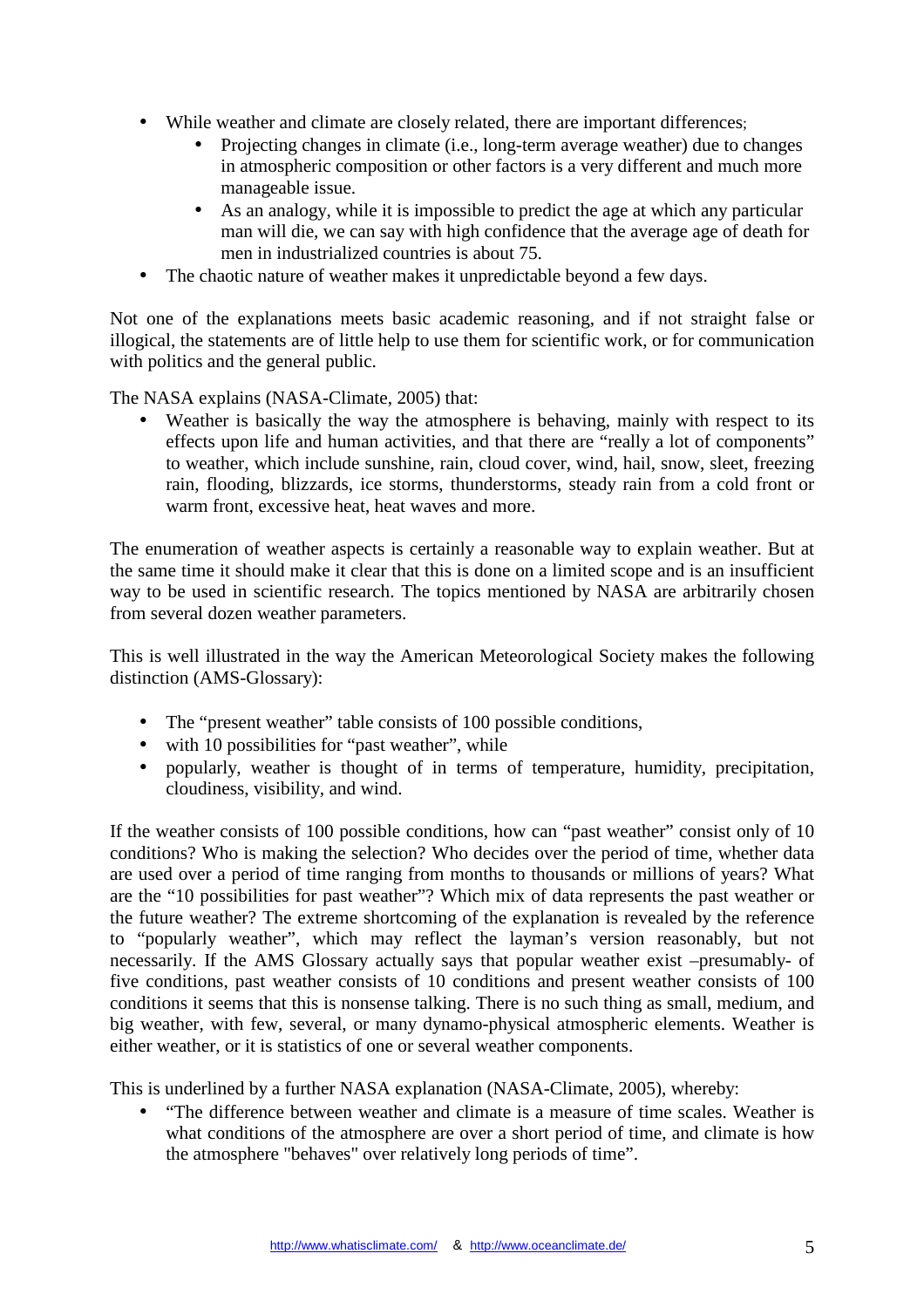As just demonstrated the NASA is inconsistent by reducing the difference to a question of time. Not less superficial is the AMS Glossary by describing climate as:

• "The slowly varying aspects of the atmosphere–hydrosphere–land surface system; typically characterized in terms of suitable averages of the climate system over periods of a month or more, taking into consideration the variability in time of these averaged quantities. "

It requires a lot of guessing and own imagination to make something up from this explanation. That the NASA does not dare to understand the terms weather and climate just in the same way as any lay person may be demonstrated with the following reference:

• Climate, however, is the average of weather over time and space. An easy way to remember the difference is that climate is what you expect, like a very hot summer, and weather is what you get, like a hot day with pop-up thunderstorms. (NASA-Climate)

The NASA-Glossary says correspondingly (NASA-Glossary):

- Weather: "Atmospheric condition at any given time or place. Compared with climate"; while
- A term "climate" was not listed in the glossary (when visiting the site on May 19 2010), whereas
- Climatology is described as: "Science dealing with climate and climate phenomena" (without explaining "climate phenomena").

As NASA draws the distinction between weather and climate as a measure of time (see previous paragraph), it seems they understand under climatology the science about "short time weather" and "long time weather", making it difficult to regard the description as clear, correct and useful.

# The UNFCCC terminology

 CONCERNING the UNFCCC: In December 1990, the UN General Assembly approved the start of treaty negotiations (Resolution 45/212). The Intergovernmental Negotiating Committee for a Framework Convention on Climate Change (INC/FCCC) met for five sessions between February 1991 and May 1992, and due to a strict deadline - the June 1992 Rio "Earth Summit" negotiators from 150 countries finalized the Convention in just 15 months. It was adopted in New York on 9 May 1992.

A preliminary look at the most relevant legal instrument on climatic matters, the United Nations Framework Convention on Climate Change, 1992, - FCCC – shows that it is in no way any clearer in the terminology as those of the institutions already mentioned. Article 1 on definitions covers nine topics, of which sub-paragraph 2 and 3 are relevant for this analysis:

- For the purposes of this Convention: "Climate change" means a change of climate which is attributed directly or indirectly to human activity that alters the composition of the global atmosphere and which is in addition to natural climate variability observed over comparable time periods.
- For the purposes of this Convention: "Climate system" means the totality of the atmosphere, hydrosphere, biosphere and geosphere and their interactions.

It is astonishing, to say the least, that an international UN Convention is coming up with two compounded words, which include 'climate' without defining the term in the first place.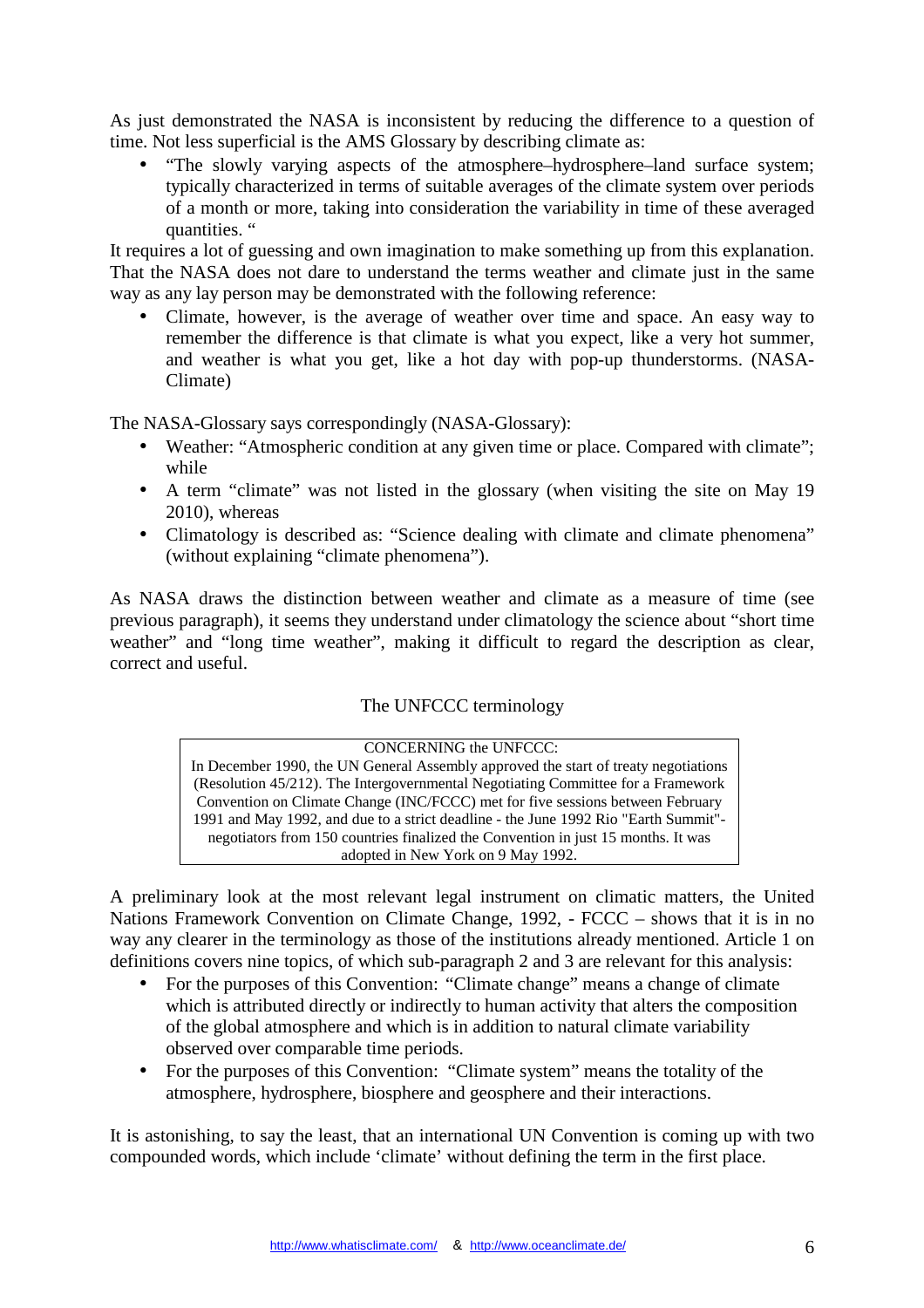One can even ask the question, whether the FCCC needed to define these terms at all, as Article 2 confines the task of the convention to the "ultimate objection …the ….stabilization of greenhouse gas concentrations in the atmosphere", which indicates a lot about the competence of the drafters, but can be left aside as long as only the quality of specific terms and definitions is in question.

## Meteorology and Atmospheric Science

In contrast and for comparison it seems necessary to list a few explanations how the concerned scientific disciplines are recognized, to show that it is about physics and chemics,  $e.g.:$ 

- Meteorology The study of the physics, chemistry, and dynamics of the earth's atmosphere, including the related effects at the air–earth boundary over both land and the oceans. (AMS-Glossary, 2000)
- Atmospheric sciences encompass the study of all physical and chemical phenomenon occurring within the Earth's atmosphere or the atmosphere of any other planet. (University of British Columbia, YY)
- Atmospheric science is the study of the atmosphere—the blanket of air covering the Earth. Atmospheric scientists study the atmosphere's physical characteristics, motions, and processes, and the way in which these factors affect the rest of our environment. The best-known application of this knowledge is forecasting the weather. (U.S. Bureau of Labour Statistics, 2009)
- Atmospheric Physics. The atmospheric phenomena observed on Earth and other planets range over various scales and involve various physical processes, such as dynamical, radiative and cloud physical ones. (The University of Tokyo)
- Atmospheric sciences. The comprehensive study of the physics, chemistry, and dynamics of the earth's atmosphere, from the earth's surface to several hundred kilometers; this usually includes atmospheric chemistry, aeronomy, magnestospheric physics, and solar influence on the entire region. (AMS-Glossary, 2000)

# D. What is the Problem?

## **Basics**

The presented examples hardly show that science uses the words weather and climate in a different way as the general public has used them for some millenniums. There are variations but in substance the meaning is the same and differs not very much. That could be taken for granted if any confusing, and misunderstanding is excluded. Presumably it did not matter as long as science showed little interest in climate matters, which was the case well until the middle of the last century, until which climatology was regarded as the mere dry-as-dust bookkeeping end of meteorology (Lamb, 1969:1209). But since science has raised the climate issue to a top policy issue on mankind's survival and a multi billion dollar investment matter, a need for a clarity in language and whether the matter is understood and sufficiently handled is obvious. But science has not come up with more than that 'climate' is average or statistical weather. As a scientific definition it would require in the first place to say what "weather" is, and in the second place why it makes sense to call average weather or statistical weather 'climate', although the subjects remains the same: average weather, or statistical weather.

On the other hand, the two terms "climate change" and "climate system" do not originate in the layman's sphere. They became prominent with the start of the global warming debate in the 1980s. Either due to this debate or a general belief of everybody to know what climate is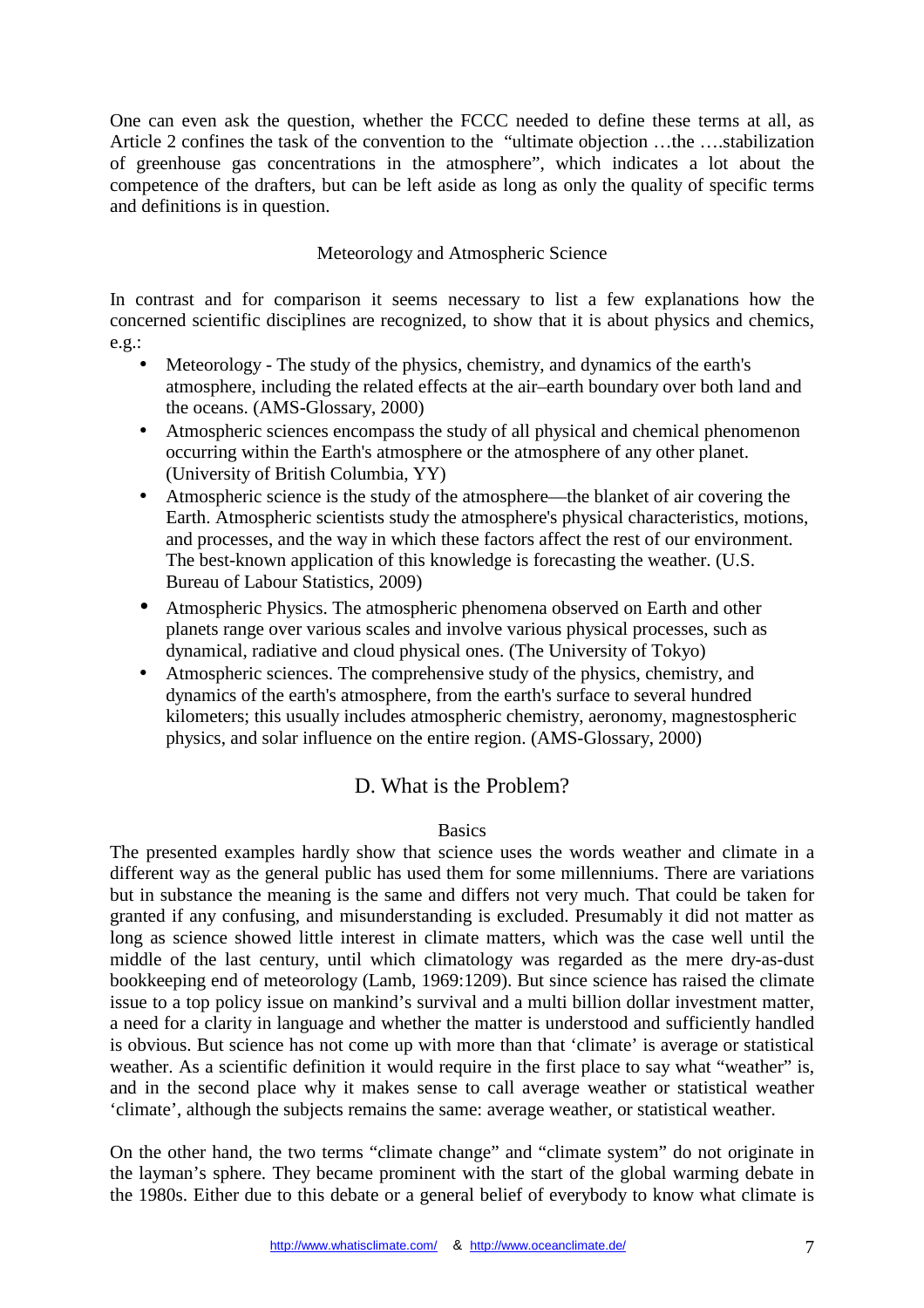all about, many may say that they have an idea about climate change and climate system at least in broad terms. That would be sufficient in the layman's sphere, but unacceptable in science.

## *Climate*

It is difficult to understand and to discuss, why 'average weather' shall be named 'climate'. Worse, if it is not said what is covered by the term "weather", with five, twenty, hundred, or all physical elements. If necessary it is sufficient to talk about temperatures, cloudiness, or increased carbon dioxide, but none of these items represent THE WEATHER at a certain place and time, or makes it to 'average weather'. But while temperatures, humidity, or CO2 are physical parameters, the term CLIMATE is standing for nothing.

> Statistics are the science of making effective use of numerical data relating to groups of individuals or experiments. It deals with all aspects of this, including not only the collection, analysis and interpretation of such data, but also the planning of the collection of data, in terms of the design of surveys and experiments. Source: http://en.wikipedia.org/wiki/Statistics.

Another problem would be the time span. Does Climate cover two months, one year, 30 years, thousand, or one Million years? The IPCC-2007 Glossary says that the possible time span is without any time limit, "ranging from months to thousands or millions of years". It seems absurd to quantify a longer time period, e.g. 100'000 years, as "average weather", and even less reasonable say it is "climate". This is also in a stark contrast what the predecessor of the WMO agreed in 1935, namely that the period from 1901 to 1930 should be used to express departures from mean data (Kincer, 1935:343). Not only has this fixed indicator been abandoned, but also the time span of 30 years. What is now a 'change'?

# Climate Change & Climate System

Meanwhile the two terms are international law and are frequently used by governments, politicians, science and organizations to pursue a high stake global agenda, specifically on global warming and greenhouse gas emissions. In the Nobel Peace Prize Lecture, 2007, the Chairman of IPCC said:

• "……climate change will have several implications, as numerous adverse impacts are expected for some populations in terms of: access to clean water, access to sufficient food, stable health conditions, ecosystem resources, security of settlements." (Pachauri, 2007)

Terminology used should therefore be clear, unambiguous, and relevant for the subject matter.

The term "climate change" lacks a qualifying substantive. A scientifically reasonable definition for climate is not available. Neither the FCCC offers one, nor any other organization as has been shown in the previous section. It is not possible to quantify a "change" if the subject of change has not been defined. It is defiantly neither a solution to use the common explanation on "average weather", because "average weather" in scientific terms (see WMO above) is statistics, and remains statistics regardless of any name given to the set of statistics. But even if one is willing to say: OK, it is not necessarily the best solution, but better then nothing, it raises several other uncertainties. There would be e.g. the problem of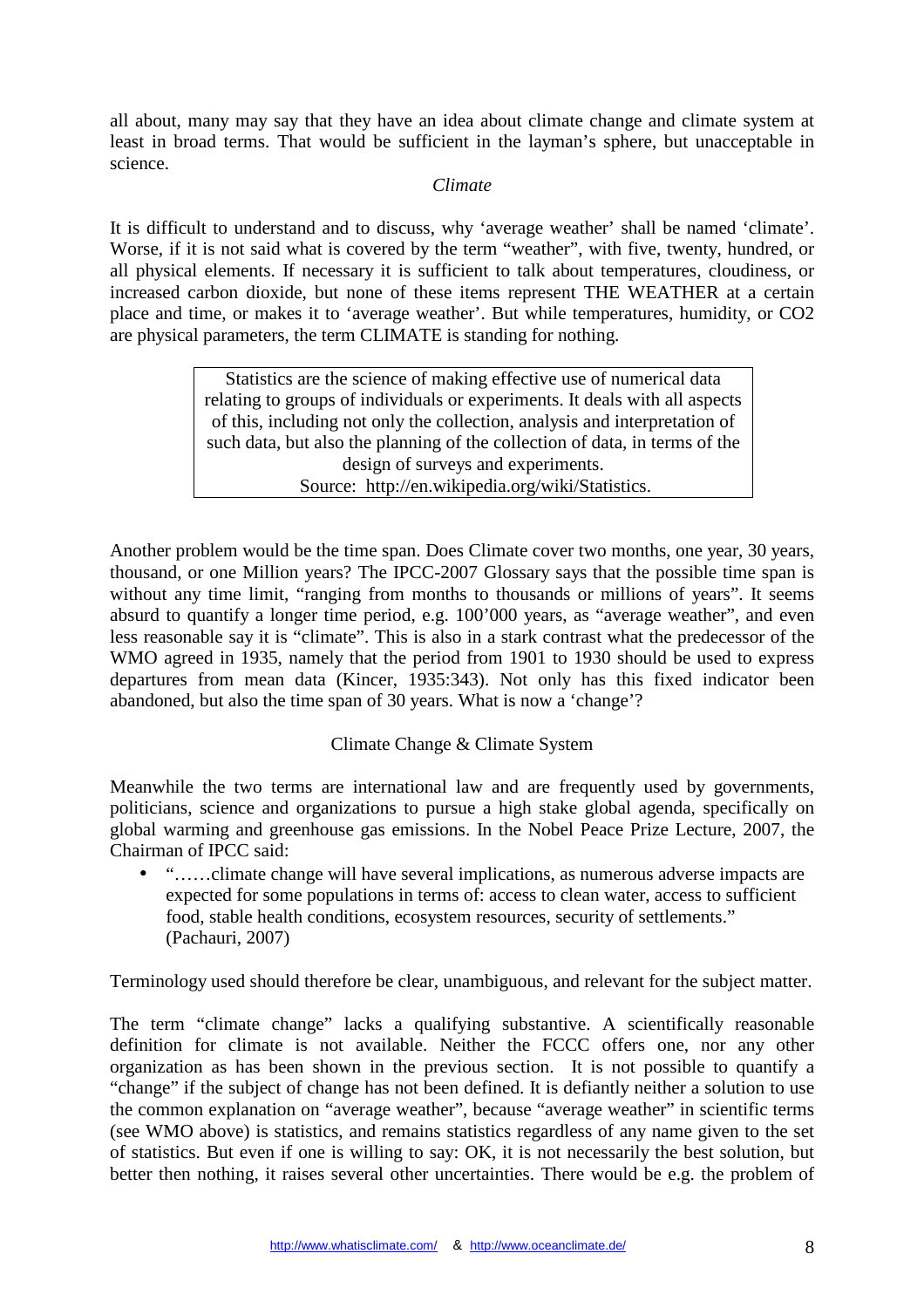the selection, which weather components are chosen: two, five, twenty or one hundred, or the time period to apply, if this period is not covered by weather statistics?

### Climate System

The absolute uselessness of a term 'climate system' is quite obvious, as it is synonym with the term "nature"(Bernaerts, 1992:292). "What is the point of a legal term if it explains nothing? All that this boils down to is: "the interactions of the natural system". Why any circumvention if could be said directly: "weather system" means the totality of the atmosphere, hydrosphere, biosphere and geo-sphere and their interactions*.* The attempt to construe from "average weather", or "statistical weather" a system is a failure. It ignores completely the basis of all atmospheric processes: physics. The definition "climate system" explains nothing.

### **E. Discussion**

Concerning climate terminology science is still in the Middle Ages and beyond. All relevant terms are presented in a way as in use by laypersons since time immemorial. For scientific work and communication with the general public they are insufficient, useless, and of no help. Not one of the numerous terms in question, explains anything about the composition of the atmosphere and its performance. The reason seems simple. Science is either unable or unwilling to present and explain to themselves, politics and the general public that any status or change in the atmosphere is a physical process. They define 'meteorology' and 'atmospheric science' as a matter of physics, chemistry, and dynamics, but present and communicate the issue, as if it is a complete separate sphere, namely that of lay persons. It ignores that for the people, their every day weather and climate is a very immediate and often emotional aspect, and any unspecific use of the terms is irresponsible.

There is also no need for that, as it is possible, and has been widely done, to raise specific items, e.g. CO2, temperature, or sea level rise, and to put it context to other physical parameters, as well to local, regional, global application, based on average, time period, and changes.

In any case the adopted terminology should ensure that the physical relevance is not ignored, which is definitely in regard to the word "climate". As science avoided until now to define "weather" in physical terms in the first place, it is out of reach to consider the next step of giving the word 'climate' a reasonable meaning in an academic manner.

## **F. Conclusion**

The currently applied climate terminology is a mess and neither reasonable definite nor intelligible. As the terms weather and climate belong to the laymen's sphere, it is doubtful whether science should use them for their terminology. It would not only be difficult, if not impossible, but presumably remain a source of confusion. However, if science and politics want to use the word "climate" in service for themselves and the general public they should lay the focus on the essence of the weather system, or the driver of the weather system, by saying: "Climate is the continuation of the oceans by other means" (Bernaerts, 1992:292), or to say it with Leonardo da Vinci (1452-1519): "Water is the driver of nature".

Further discussion at: http://www.whatisclimate.com/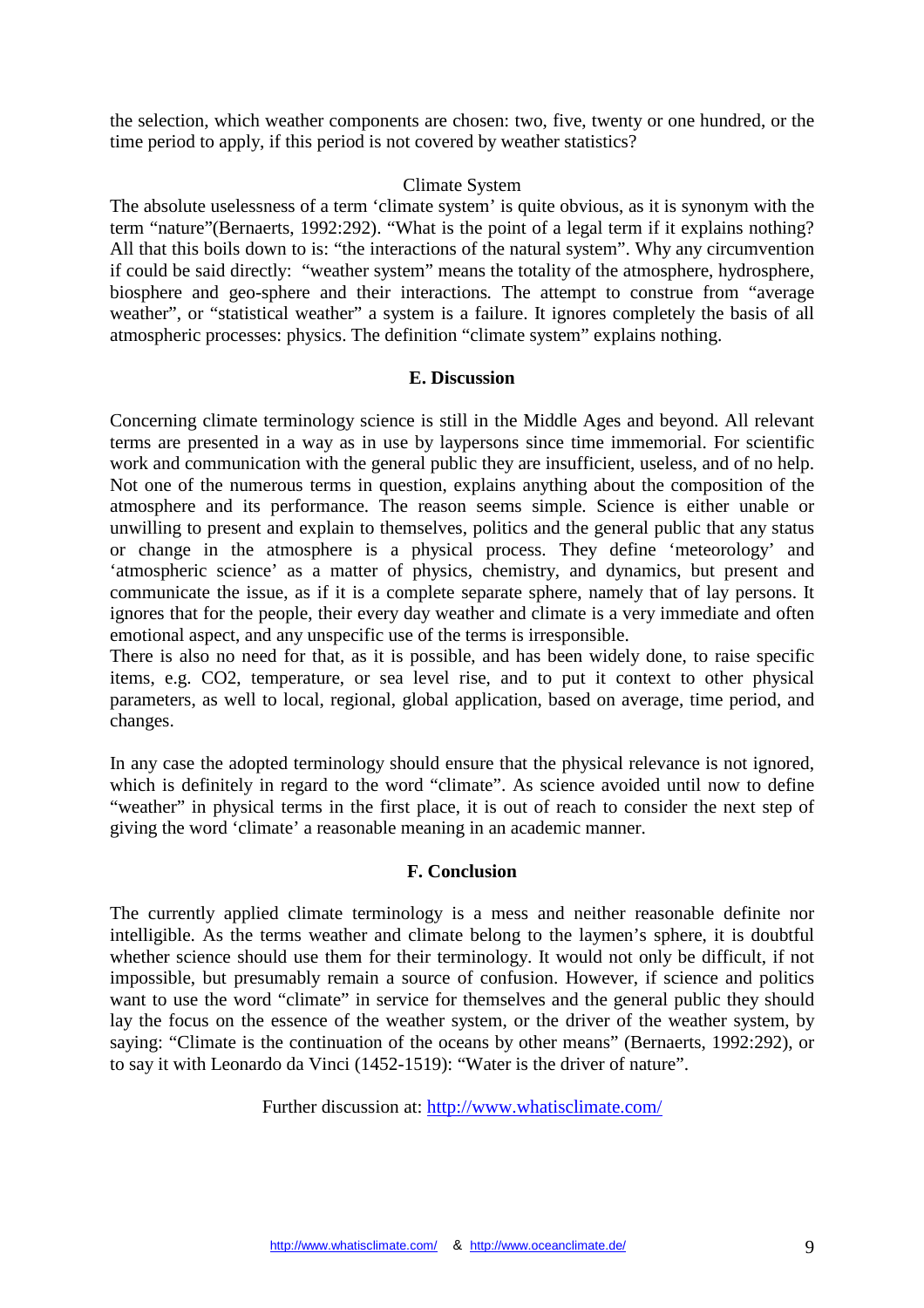References:

Agrawala, Shardul (2007) "Explaining the Evolution of the IPCC Structure and Process"; Harvard University, John F. Kennedy School of Government, pages 31; at: http://www.hks.harvard.edu/gea/pubs/e-97-05.pdf , visited: 10 May 2010 .

AMS-Glossary, (2000), American Meteorological Society, Glossary, 2<sup>nd</sup> Edition, http://amsglossary.allenpress.com/glossary ; visited frequently.

Answer.com (YY), at : http://wiki.answers.com/O/What is climate and why does it change, visited 13 May 2010

Bernaerts, Arnd, (1992), *Letter to the Editor*, NATURE 1992, Climate Change, Vol. 360, p. 292.

Columbia Electronic Encyclopedia*,* (2007), 6th ed., Columbia University, at: *http://www.infoplease.com/ce6/weather/A0851700.html*, visited: 22 February 2010.

Hare, F. Kenneth (1979); "The Vaulting of Intellectual Barriers: The Madison Thrust in Climatology", Bulletin American Meteorological Society , Vol. 60, 1979, p. 1171 – 1124

Hann, Julius (1903), Handbook of Climatology; New York and London. Translation of : Handbuch der Klimatologie (1897), 2nd ed., Stuttgart.

Houghton, J.T.; G.J. Jenkins, J.J. Ephraums (ed) (1990); "Climate Change –The IPCC Scientific Assessment, Cambridge", p. xxxv.

IPCC, (2001), 3rd Assessment Report, Glossary of Terms, Annex B, p. 368, http://www.ipcc.ch/pdf/glossary/tar-ipcc-terms-en.pdf, visited: 14 May 2010.

IPCC-Glossary, (2007); Editor: A.P.M. Baede, Climate Change 2007: Working Group I: The Physical Science Basis, Glossary A-D; http://www.ipcc.ch/publications\_and\_data/ar4/wg1/en/annex1sglossary-a-d.html , visited: 15 May 2010

IPCC-FAQ, (2007), Fourth IPCC - Assessment, WG I, FAQ 1.1 What Factors Determine Earth's Climate? p 96/97. FAQ 1.2 What is the Relationship between Climate Change and Weather? p. 104/105. at: http://www.ipcc.ch/pdf/assessment-report/ar4/wg1/ar4-wg1chapter1.pdf ; visited: 22 March 2010.

Kincer, J.B. (1935) The Danzig Meeting of the International Climatological Commission and the Commission on Agricultural Meteorology, MONTHLY WEATHER REVIEW, 342- 344., at: http://docs.lib.noaa.gov/rescue/mwr/063/mwr-063-12-0342.pdf , visited: 12 January 2010

Lamb, H.H. (1969); The New Look of Climatology, Nature, Vol. 223, pp. 1209ff;

NASA-Glossary, (YY), Nasa Earth Observatory, at: http://earthobservatory.nasa.gov/Glossary/?mode=all; visited: 23. October 2009